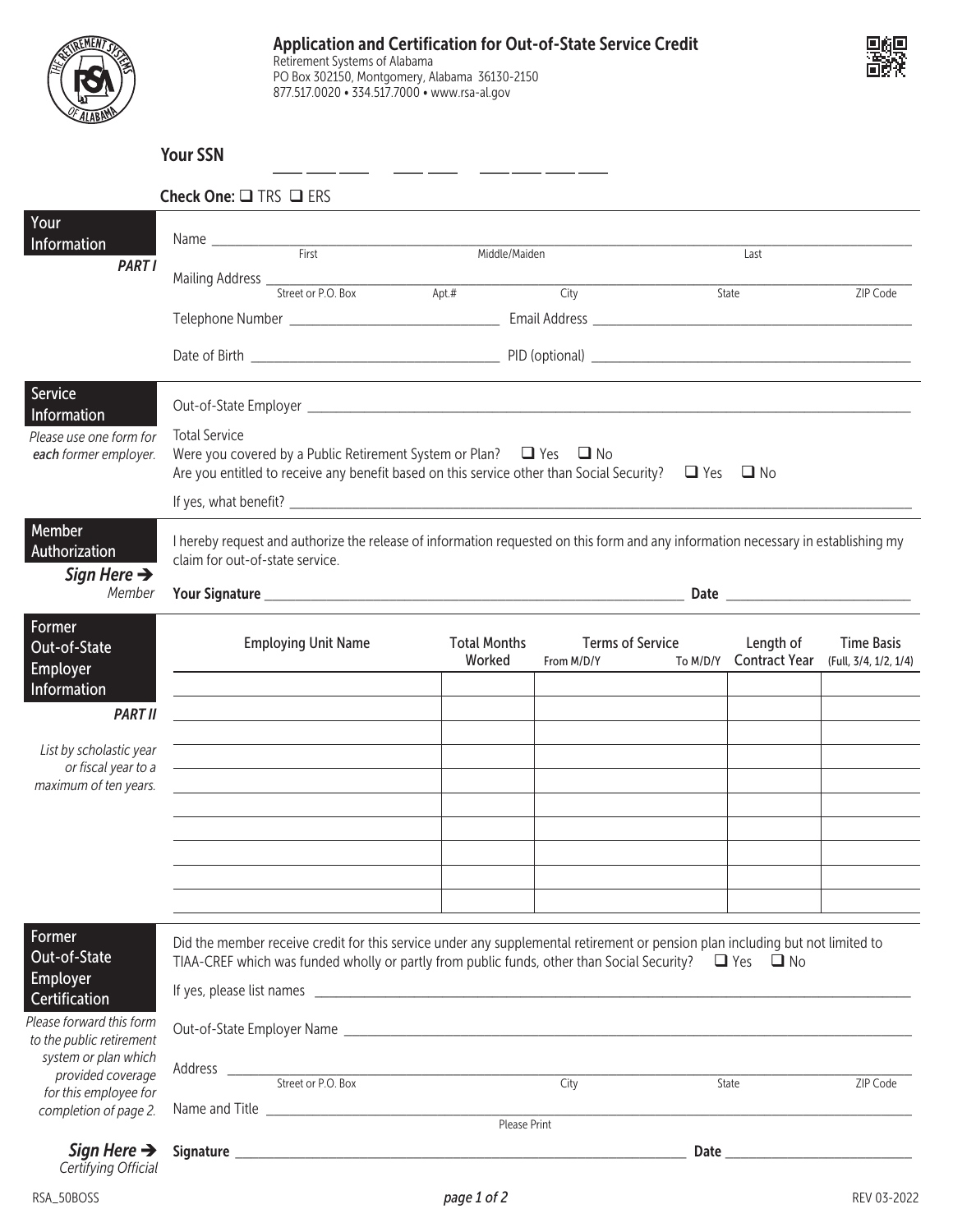

*This page to be completed by former Out-of-State Retirement System.*

|                                                                       | <b>SSN</b><br><u> 1980 - Johann Barn, mars ann an t-Amhain an t-Amhain an t-Amhain an t-Amhain an t-Amhain an t-Amhain an t-Amh</u><br><u> 1989 - Jan Barbara Barat, prima popula</u>                                                                                                                                                                                                                                                                                                                                                                                                                                                                                       |                   |       |          |  |  |  |  |  |
|-----------------------------------------------------------------------|-----------------------------------------------------------------------------------------------------------------------------------------------------------------------------------------------------------------------------------------------------------------------------------------------------------------------------------------------------------------------------------------------------------------------------------------------------------------------------------------------------------------------------------------------------------------------------------------------------------------------------------------------------------------------------|-------------------|-------|----------|--|--|--|--|--|
| Out-of-State<br><b>Public Retirement</b><br>System<br><b>PART III</b> | The person named in Part I of this form is an active member of the Retirement Systems of Alabama and wishes to establish credit for<br>their out-of-state service as reported in Part II of this form. Alabama law does not permit the purchase of out-of-state service credit by<br>members who, at the time of retirement, have credit for or are entitled to any benefits whatsoever for the same service under any other<br>retirement or pension plan except Social Security. Therefore, to assist us in helping this member establish their out-of-state service,<br>please check the appropriate answers to the questions below regarding membership in your system. |                   |       |          |  |  |  |  |  |
|                                                                       | 1. Did this person establish credit for the service listed on the front side of this form with your retirement system?<br>$\Box$ Yes $\Box$ No                                                                                                                                                                                                                                                                                                                                                                                                                                                                                                                              |                   |       |          |  |  |  |  |  |
|                                                                       | 2. Is the member receiving or entitled to receive a benefit from your state based on this service?<br>$\Box$ Yes $\Box$ No                                                                                                                                                                                                                                                                                                                                                                                                                                                                                                                                                  |                   |       |          |  |  |  |  |  |
|                                                                       | 3. If the member does not return to work in your state, will he/she be able to receive a benefit from your system?<br>$\Box$ Yes $\Box$ No                                                                                                                                                                                                                                                                                                                                                                                                                                                                                                                                  |                   |       |          |  |  |  |  |  |
|                                                                       |                                                                                                                                                                                                                                                                                                                                                                                                                                                                                                                                                                                                                                                                             |                   |       |          |  |  |  |  |  |
|                                                                       | Month Day Year<br>4. Has this member's credit been canceled in your system?<br>$\Box$ Yes $\Box$ No                                                                                                                                                                                                                                                                                                                                                                                                                                                                                                                                                                         |                   |       |          |  |  |  |  |  |
|                                                                       | 5. Does this member have credit in your system from another state?<br>$\Box$ Yes $\Box$ No                                                                                                                                                                                                                                                                                                                                                                                                                                                                                                                                                                                  |                   |       |          |  |  |  |  |  |
|                                                                       |                                                                                                                                                                                                                                                                                                                                                                                                                                                                                                                                                                                                                                                                             |                   |       |          |  |  |  |  |  |
|                                                                       | 6. Has this service been certified to another state? (indicate below)                                                                                                                                                                                                                                                                                                                                                                                                                                                                                                                                                                                                       |                   |       |          |  |  |  |  |  |
|                                                                       |                                                                                                                                                                                                                                                                                                                                                                                                                                                                                                                                                                                                                                                                             |                   |       |          |  |  |  |  |  |
|                                                                       |                                                                                                                                                                                                                                                                                                                                                                                                                                                                                                                                                                                                                                                                             |                   |       |          |  |  |  |  |  |
|                                                                       | Name of Retirement System __                                                                                                                                                                                                                                                                                                                                                                                                                                                                                                                                                                                                                                                |                   |       |          |  |  |  |  |  |
|                                                                       | Address <u>Street</u> or P.O. Box                                                                                                                                                                                                                                                                                                                                                                                                                                                                                                                                                                                                                                           | $\overline{City}$ |       |          |  |  |  |  |  |
|                                                                       |                                                                                                                                                                                                                                                                                                                                                                                                                                                                                                                                                                                                                                                                             |                   | State | ZIP Code |  |  |  |  |  |
|                                                                       |                                                                                                                                                                                                                                                                                                                                                                                                                                                                                                                                                                                                                                                                             |                   |       |          |  |  |  |  |  |
|                                                                       |                                                                                                                                                                                                                                                                                                                                                                                                                                                                                                                                                                                                                                                                             |                   |       |          |  |  |  |  |  |
| Sign Here $\rightarrow$                                               |                                                                                                                                                                                                                                                                                                                                                                                                                                                                                                                                                                                                                                                                             |                   |       |          |  |  |  |  |  |
| Out-of-State<br><b>Public Retirement</b>                              | Please return completed form to:                                                                                                                                                                                                                                                                                                                                                                                                                                                                                                                                                                                                                                            |                   |       |          |  |  |  |  |  |
| System<br>Representative                                              | The Retirement Systems of Alabama<br>P.O. Box 302150<br>Montgomery, AL 36130-2150<br>Fax: 334.517.7001                                                                                                                                                                                                                                                                                                                                                                                                                                                                                                                                                                      |                   |       |          |  |  |  |  |  |